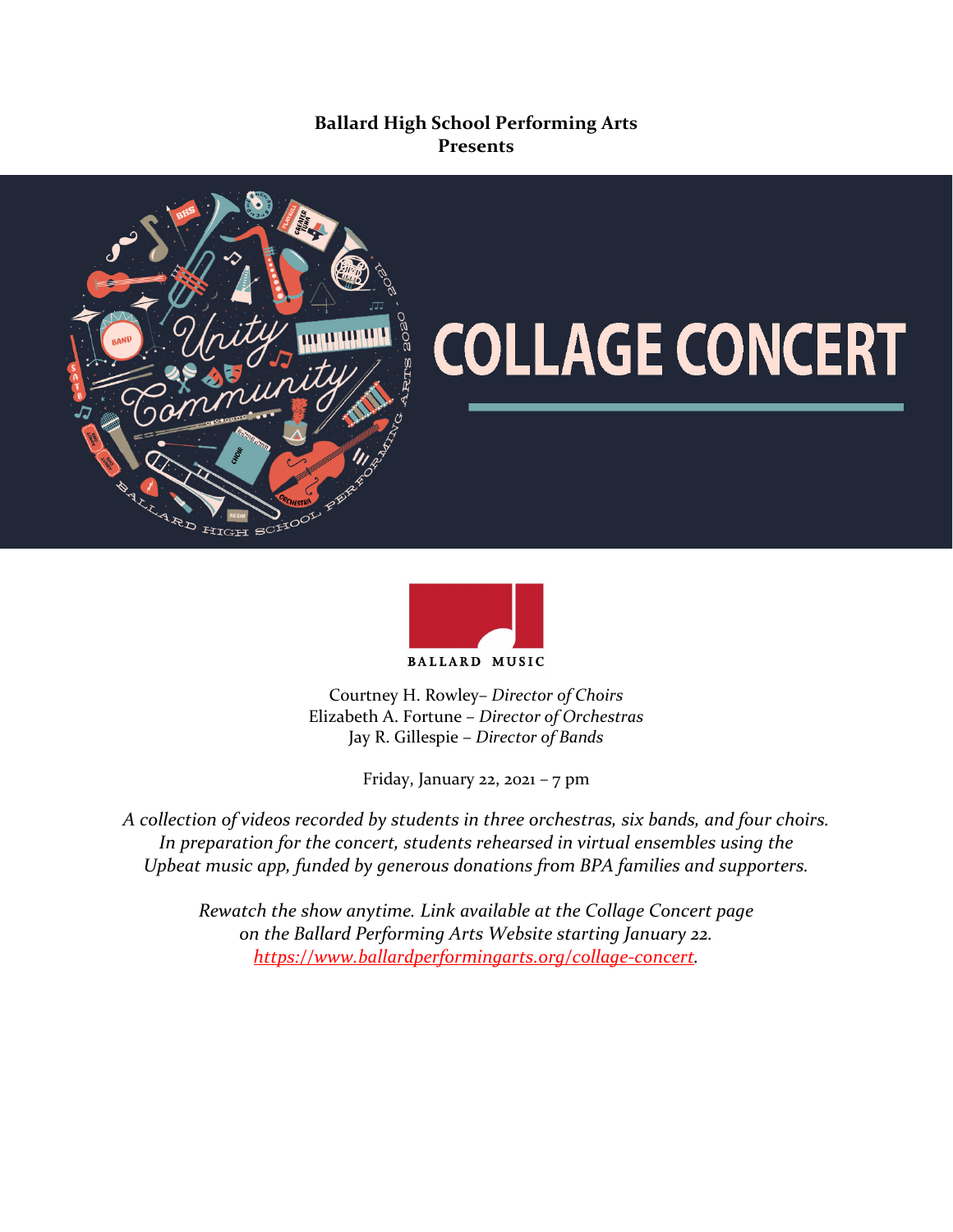| <b>CONCERT BAND</b>                                                              |
|----------------------------------------------------------------------------------|
|                                                                                  |
|                                                                                  |
| <b>TREBLE CHOIR</b>                                                              |
| Piano: Serena Chin                                                               |
|                                                                                  |
| <b>CONCERT ORCHESTRA</b>                                                         |
|                                                                                  |
| Violin soloists: Mia Cole-Daum and Makenna Meyer; cello soloist: Margaret Dawson |
| <b>JAZZ II</b>                                                                   |
|                                                                                  |
| Soloists: Rose Kibelstis, Sadie Kibelstis, Tristan Cheyne, and Ross O'Meara      |
|                                                                                  |
| <b>ADVANCED CHORALE</b>                                                          |
|                                                                                  |
|                                                                                  |
| SYMPHONIC ORCHESTRA                                                              |
|                                                                                  |
| Soloists: Kaietu Iwayama and Justene Li                                          |
| <b>SYMPHONIC BAND</b>                                                            |
|                                                                                  |
|                                                                                  |
| PERCUSSION ENSEMBLE                                                              |
|                                                                                  |
|                                                                                  |
| <b>CONCERT CHOIR</b>                                                             |
|                                                                                  |
|                                                                                  |
| <b>WIND ENSEMBLE</b>                                                             |
|                                                                                  |
| <b>JAZZ I</b>                                                                    |
| When You're Smiling by Larry Shay, Mark Fisher & Joe Goodwin, arr. Tom Kubis     |
| Soloist: James Shepard                                                           |
|                                                                                  |
| CHAMBER ORCHESTRA (COLLABORATION WITH THE SPU ORCHESTRA)                         |
|                                                                                  |
|                                                                                  |
| <b>VOCAL JAZZ</b>                                                                |
|                                                                                  |
| Soloists: Ellie Rice and Lili Reigart                                            |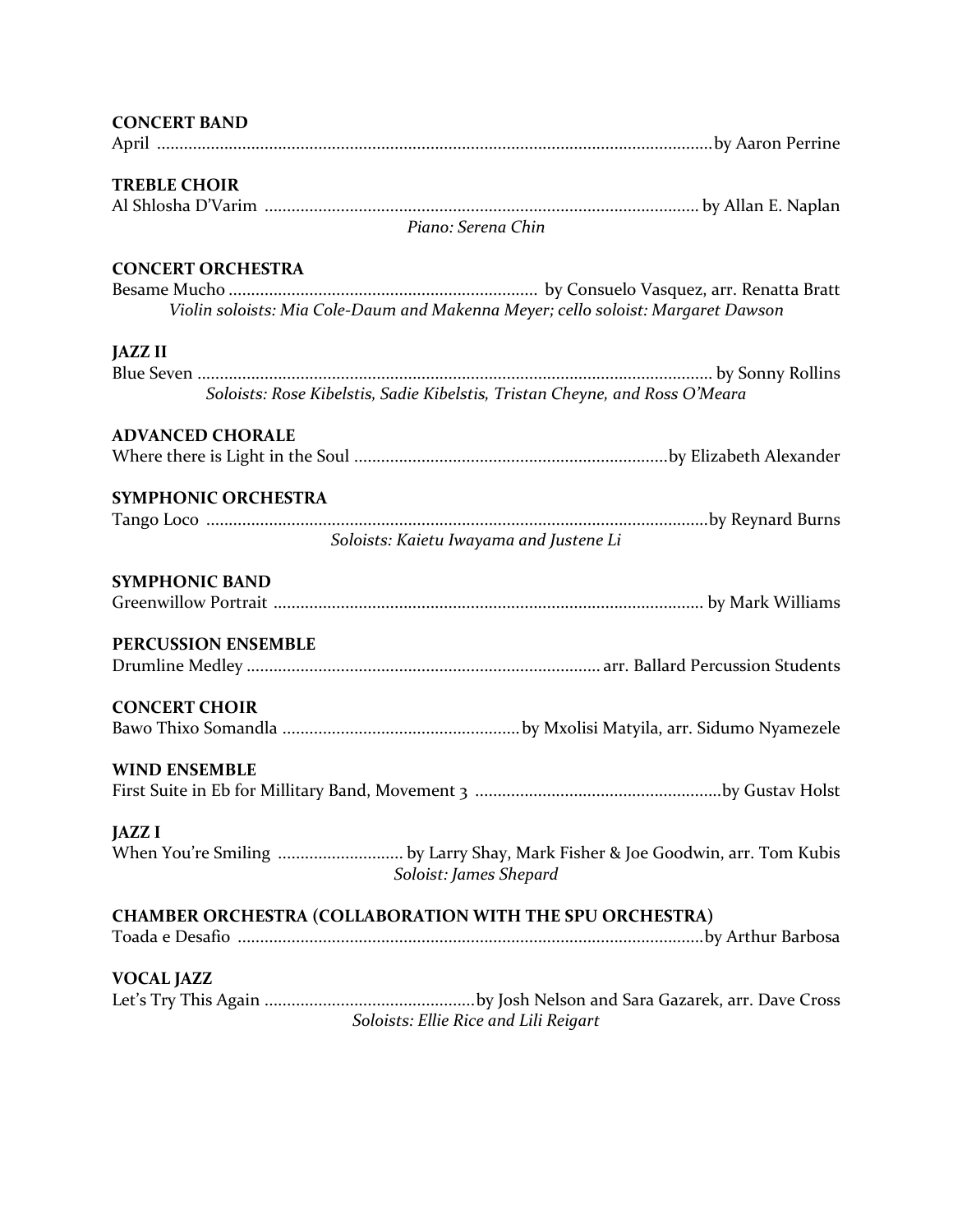# **Ballard Choirs 2020-2021**

## **Treble Choir**

#### **Soprano**

Ani Bennigson Giana Busiel Bridget Donnelly Kristen McGregor Malika Norzagaray Milligan Ellie Parker Serena Pook Aria Seavecki Maddy Skinner Emma van Steenis Amelia Wignall Liliana Williams

#### **Alto**

Matilda Barber Sylvia Bates Shea Deskins Olivia Ganyard Maylie Gardner Madeline Koenig Sophie Nash Serophina Ouyoumjian Savana Pella Seren Rodriguez Sienna Seyler Gabby Soderberg-Heater Nathalie Stanley Elena Thompson

### **Advanced Chorale**

#### **Soprano**

Autumn Bailey Sofia Criss Kasa Finau-Atu Sydney Goldsmith Maggie Hall Lucy Ingham Madi Lambard Adri Laufert Jayme Luke Bronwyn Mullins Harper Nesbitt

**Soprano 2** Gabby Bandy Allie Dowdy Sarah Howard Ella Papineau Katie Parish Ava Platt Sam Rezanka Marina Sellers Jessa Sorensen Zoe Troyer Clara West Keira Wong

#### **Alto**

Sofia Angel Jackson Cornell Bella Costa Odalis Estevez Kate Feist Rachel Mintzer Indra Ram-Greenberg Sofia Tiritilli Elsa Wirth Adalyn Woods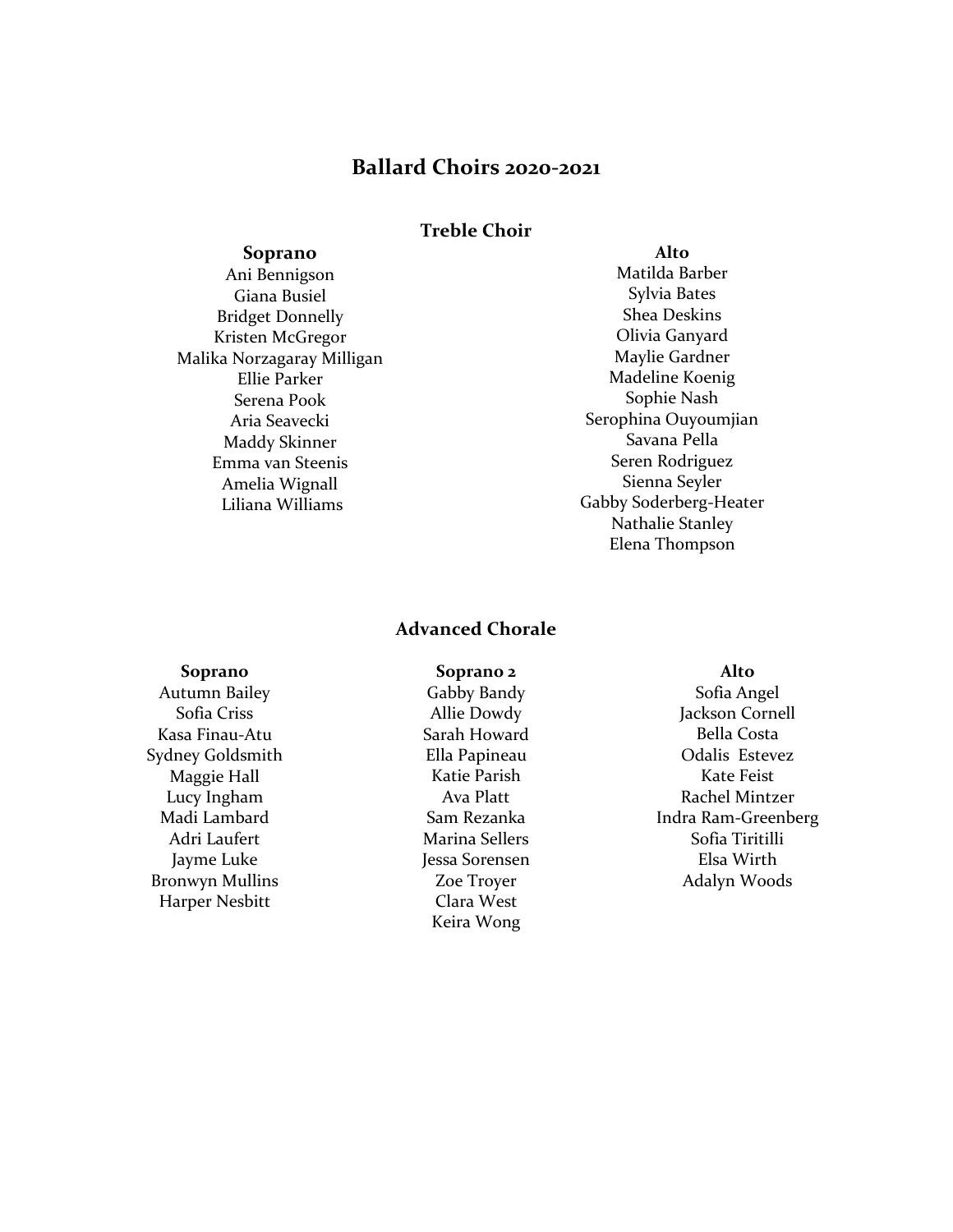# **Concert Choir**

**Soprano** Eden Ebright Lydia Hayes Sabrina Myers Jillian Neilsen Hope Onstad Sabrina Paskoff Ellie Rice Maggie Stowell Pele Strauch Anne Tinker Natalia Vallejos Gallardo Lydia Van Kley Leah Van Loen

**Alto** Vee Ashmun JJ Benefiel Samara Bunn Hartman Tova Goedert Lulu Granquist Lainee Hatch Casey Middleton Olivia Mills Ava Olson Lili Reigart Mercedes Tucker Catie Vandervort

**Tenor** Jacob Bragg Gavis Eachus Nils Hoerlein Elliot Jakupcak Willow Killoran Michael Lorenzo Milo Palmer Andrei Whyte

**Bass** Gavin Bradler Jonathan Boram-Collas Connor Fatland Kyle Fry-Holman Griffin Guyer Eliot Jamet Jonas Johnson Alden Payne Micah Sneed

# **Vocal Jazz**

**Soprano** Hope Onstad Sabrina Paskoff Ellie Rice Lydia Van Kley

**Alto** JJ Benefiel Samara Bunn Hartman Tova Goerdert Lili Reigart

**Tenor** Gavin Eachus Willow Killoran Milo Palmer

**Bass** Gavin Bradler Connor Fatland Alden Payne

#### **Rhythmn**

Serena Chin- Piano Malcolm Laurier – Bass David Nicolella – Drums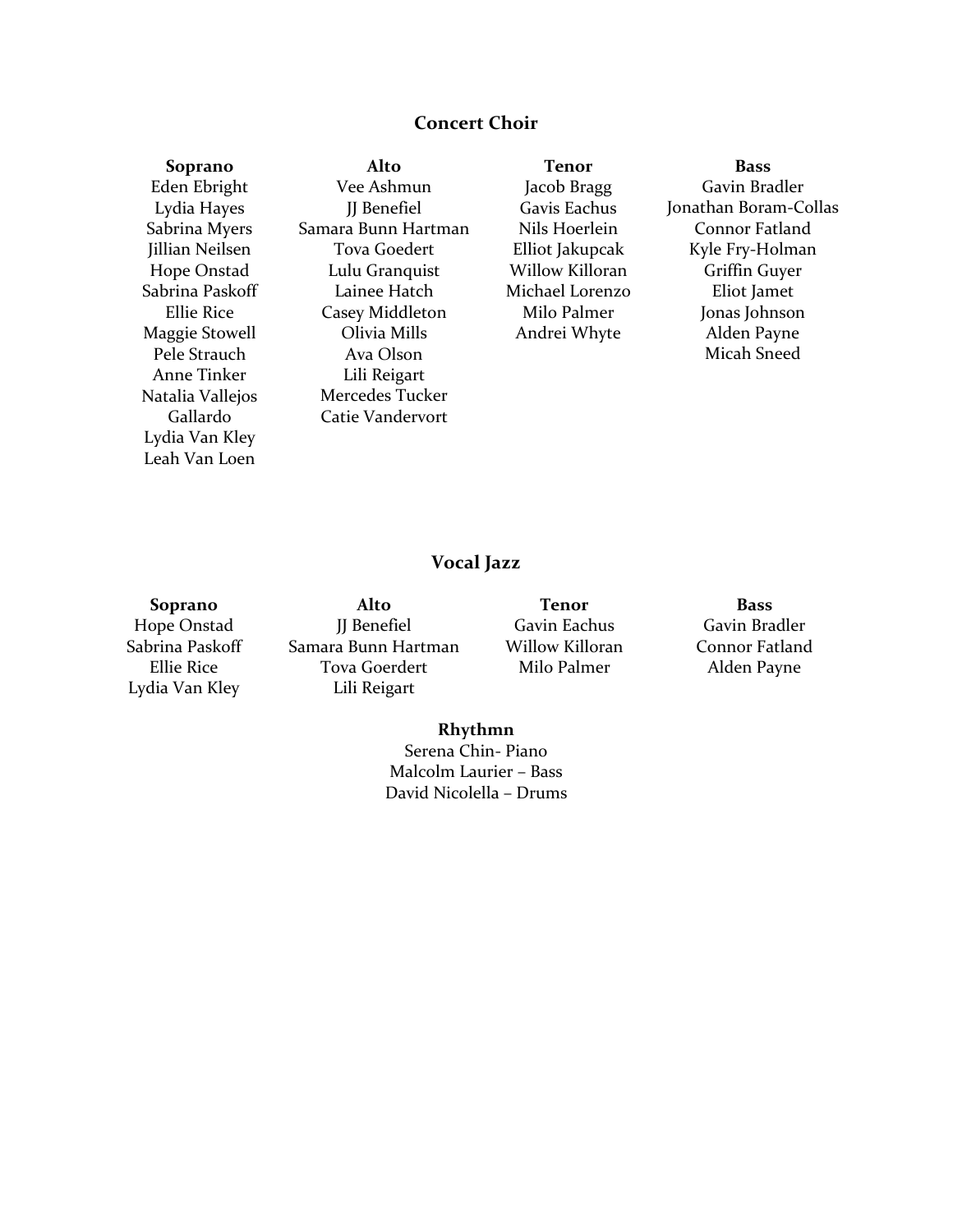# **Ballard Orchestra 2020-2021**

## **Concert Orchestra**

**Violin I**

Mia Cole-Daum Phoebe Howe Charles Landschulz Linnea Mihkels Judith Reid Meilee Riddle

**Violin II** Nazir Gueye Tayleii Heap Natalie Marron Makenna Meyer **Viola** Adele Cheyne Amelia Higgins Ella Rogers Kate Spruill

## **Symphonic Orchestra**

**Violin II**

#### **Violin I**

Nathan Erb Eva Hanson Jaden Helman Aidan Horowitz Kaietu Iwayama Justene Li Abigail MacDonald Emme Rousseau Zachary Scofield Elliott Tseo Ainslee Workman

Elias Bailey Xalli Bell Catherine Lipthratt Cat-Tuong Nguyen Lauren Oboy Katie Parrish Maddie Poole Maraike Van Schepen Joseph Wielbruda

## **Chamber Orchestra**

**Violin II** Monse Eckert-Mariscal Xahria Hatch Benjamin Layton Lina McRoberts Isak Synnestvedt **Viola** Hahna Beaudoin Sophia Court Carson Steffens

## Margaret Dawson Amelia Loc Mia Mayachar Emma Weins **Bass** Stella Gardner Henry Howisy

Daniel Kensler

**Cello** Isis Cota

**Viola** Cole Harrington **Cello** Hadley Anderson John Coughlan Allison LaMacchia Bronson Scott **Bass** Kate Ahrens Lucy Ahrens Emily Malone Henry Ramstad

> **Cello** Colin Dunlap Kate Sauter Julia Shpigelman Serafina Smith Ari Tirpak

> **Bass** Ruby DiGregorio Malcolm Laurier

# **Violin I**

Natalie Anderson Amelia DeEulio Hadley Mollman Evan Mount Lola Velush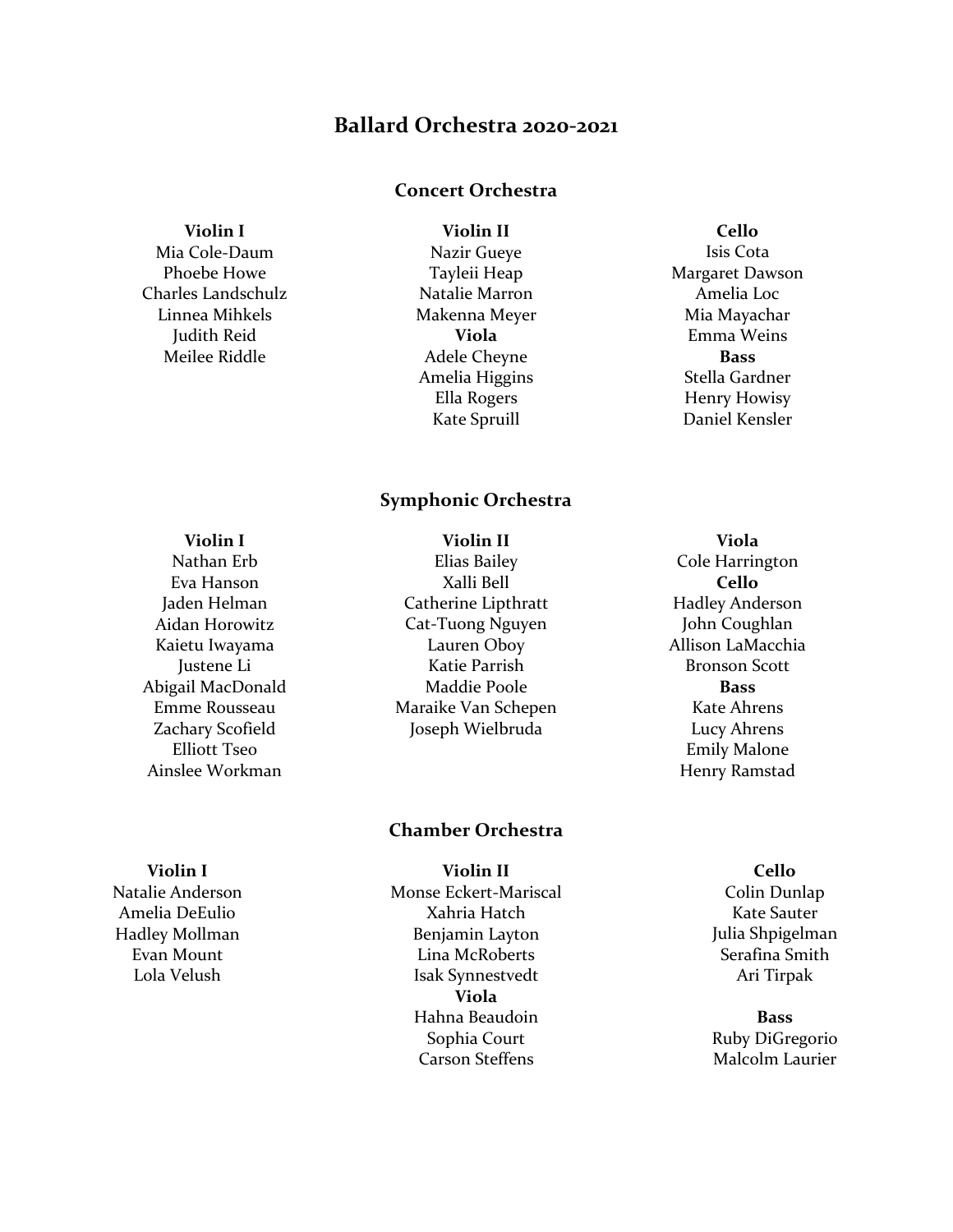# **Ballard Band 2020-2021**

## **Concert Band**

#### **Flutes**

Elisabeth Frank Mia Chang Jaila Snowden Ava Starr Krystian Tamondong Lydia Blair

### **Clarinet**

Jesse Hill Esme Ford Etienne Redpath Ian Semroc Chloe Bargfrede

# **Oboe**

Thomas Stacey Sydney Craig

## **Alto Sax** Noah Montes Benjamin Gerardi Arden Rathkopf Thomas Ruiz Ashlyn Smith Dexter Stevens Kasper Vaagsland Piers Emonds-Banfield

**Tenor Sax** Philip Wagoner

## **Trumpet** Chloe Olson August Purkey Evan Mast Sadie Kibelstis Elliott Jansson Max Finkelstein Charles Burns Ellis Terrell Samuel Tinker Stone Fairchild

## **Symphonic Band**

**Horn** London Fulford

## **Trombone** Rose Kibelstis Amalia Sanchez Aguirre Alexander Hanson

**Baritone** Sophia Nash Maximilian Lounsbery

> **Tuba** Liam Stone-Ison

**Piano/Bells** Brittin Columbus

# **Flutes** Amelia Atack Sarah Powell Stella Nilson Abigail Carmack Evangelina Laufert

**Clarinet** Jill Philbin Leo Clarke Anelyse Jamerson

**Oboe** Katherine Mullins

### **Bassoon** Dylan Park

**Alto Sax** Benjamin Murray Alex Brockman James Fiorito

**Tenor Sax** Finn Sonnerup Anne Welman

**Baritone Sax** John Gibson

Erik Anderson Watson Baisden Jack Rousseau Ross O'Meara Griffin Carlson Remy Cogan Mia Gesinger Madison Guthrie Nate Hall James Liska Gabriel Kenison

**Trumpet**

**Horn** Jorryn Taitch Frankie Russell Sam Higginbotham John Bourlier

**Trombone** Tristan Cheyne Alexander Strubinger Emmett Stevens Griffin Chen Gabriel Bouvatte

#### **Baritone** Katie (Euph) Siu Helen Emonds-Banfield

**Tuba** Nicholas Palmer Trystan Tatar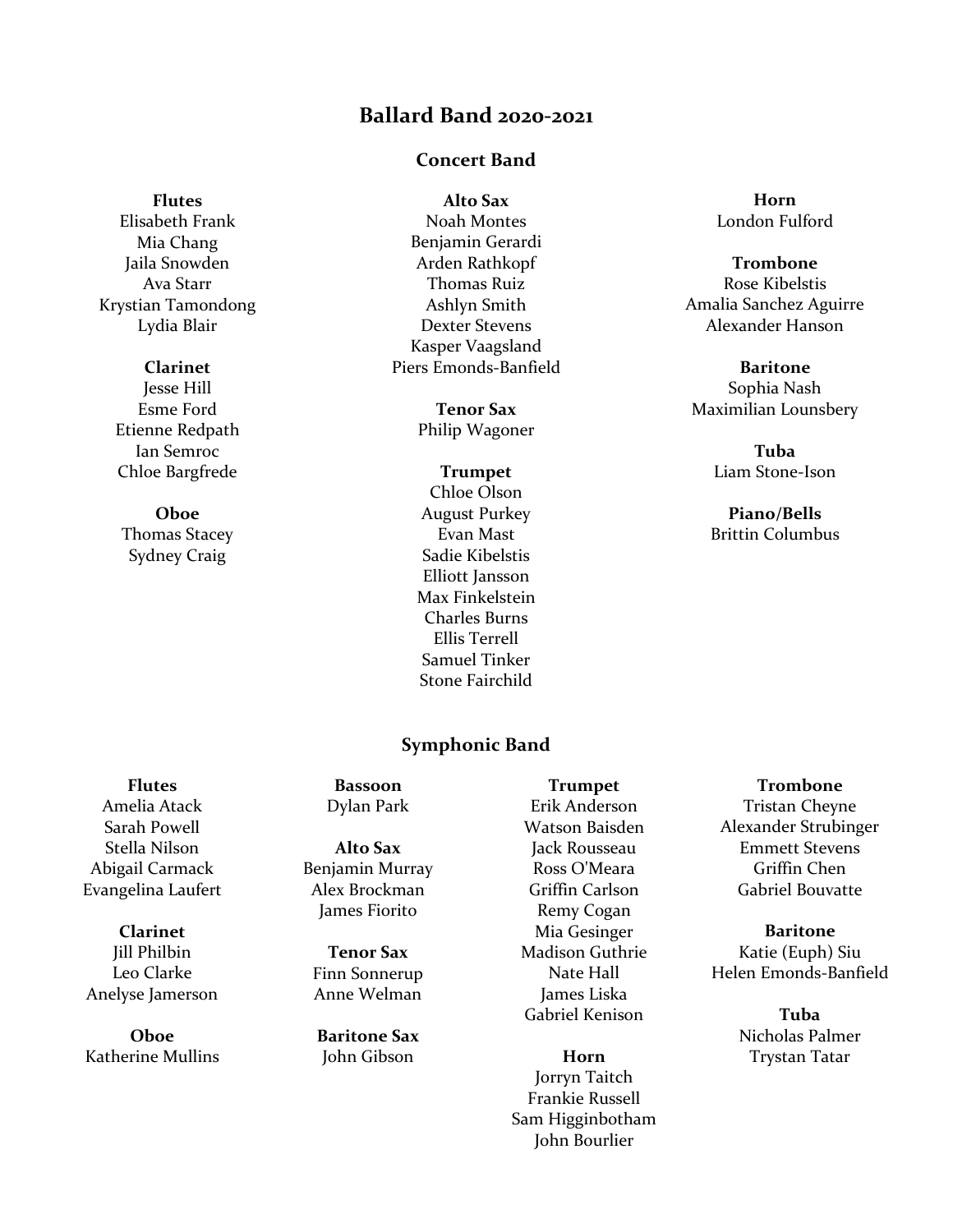## **Wind Ensemble**

**Flutes** Sadie Clark Katherine Moen Katherine Murphy

#### **Clarinet**

Eli Warshaw Mercedes Tucker Joseph Fewel Andreas De La Jara Helen Liska Jane McKelvey Max McKelvey Cameron Donnelly (bass)

#### **Bassoon**

Casey Griffin Ethan Christensen

**Alto Sax** Nicolas Darringer Ian Semroc (clarinet) Alice Pearson

> **Tenor Sax** Luca Rios

**Baritone Sax** Caden Kavanaugh

**Trumpet** Charles Burns Brendan Day Simon Skonieczny James Shepard Kaietu Iwayama Kristiane Maynard

## **Horn** Charlotte Calero Madisun Holec Broden Crotty Alexa Terry Carlton Redpath

**Trombone** Lindsay Watanabe Jarin Synnestvedt Annika (Annie) Haug Kawika Ramat Luke O'Meara Tarkel Price

#### **Baritone**

Gabriel Bykowski Maximilian Hofmann Colin Dey

> **Tuba** Robert Starnes

# **Percussion Ensemble**

#### **Cymbals**

Hayden Haller Ian Brixey Felix Cain Margo Bradberry Jack Harris Alexandra Renn

**Quads** Elliot Adamson David Nicolella Patrick Canfield-Budde

> **Snare** Joseph Bantum Avery Clarke Julien Lafontant Ella Lai

**Bass Drum** Hayden Wagar Ella Nichols Kat Moen Ian Bell Lucas Murphy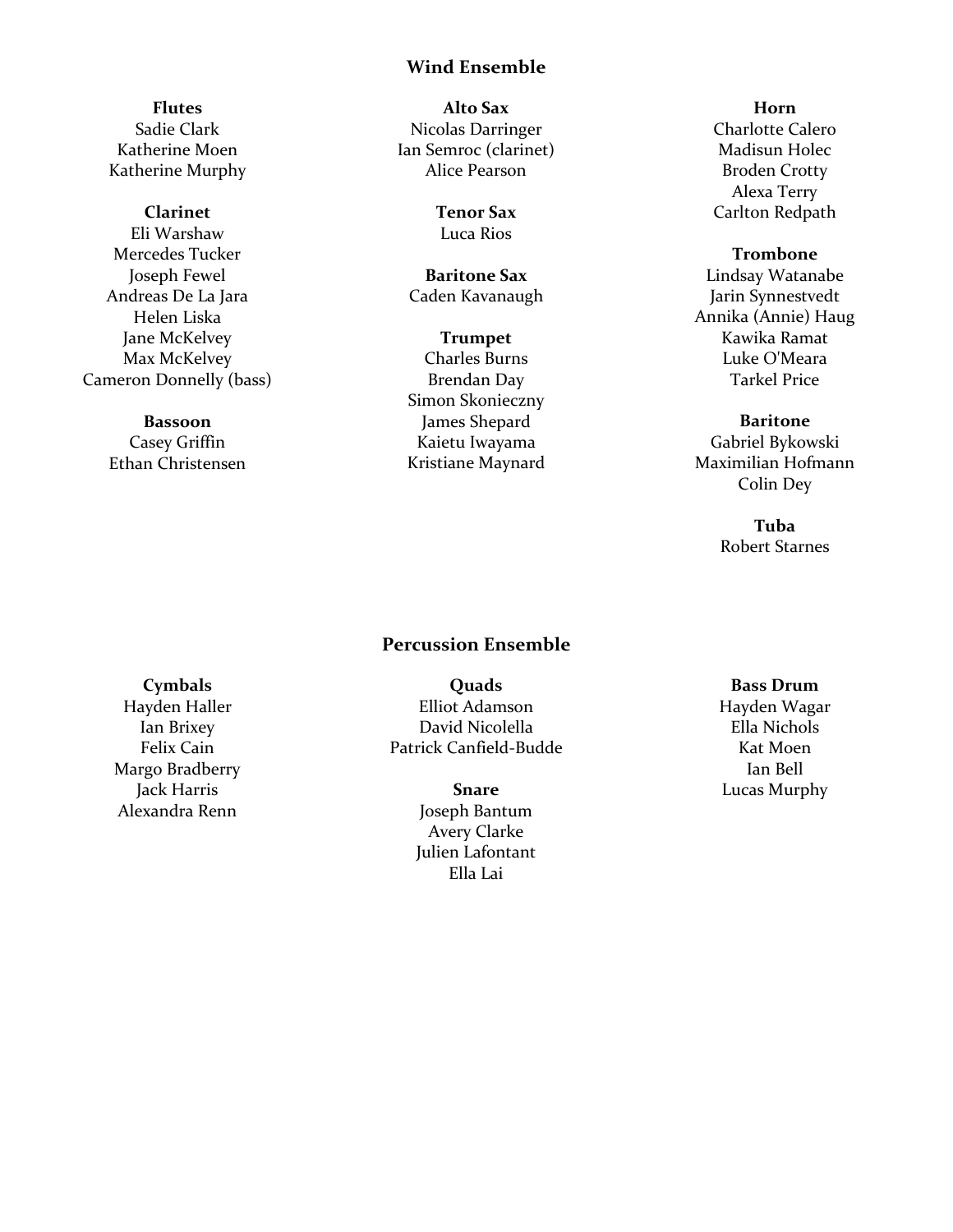# **Jazz I**

# **Saxophone**

Luca Rios Kat Moen Rowan Vannier Nicholas Darringer Caden Kavanaugh

**Trumpet** James Shepard Charles Burns Jack Rousseau

**Trombone** Griffin Chen Jarin Synnestvedt Tarkel Price Kawika Ramat

#### **Rhythm Section**

Hero Alldredge Paul Basiji Avery Clark David Nicolella Malcolm Laurier Kenzo Rutledge

# **Jazz II**

**Guitar** Cameron Burns

## **Trombone** Tristan Cheyne Rose Kibelstis

**Trumpet** Colin Dey Sadie Kibelstis Ross O'Meara Asher Seibel

**Sax** John Gibson Arden Rathkopf

**Bass** Henry Howisey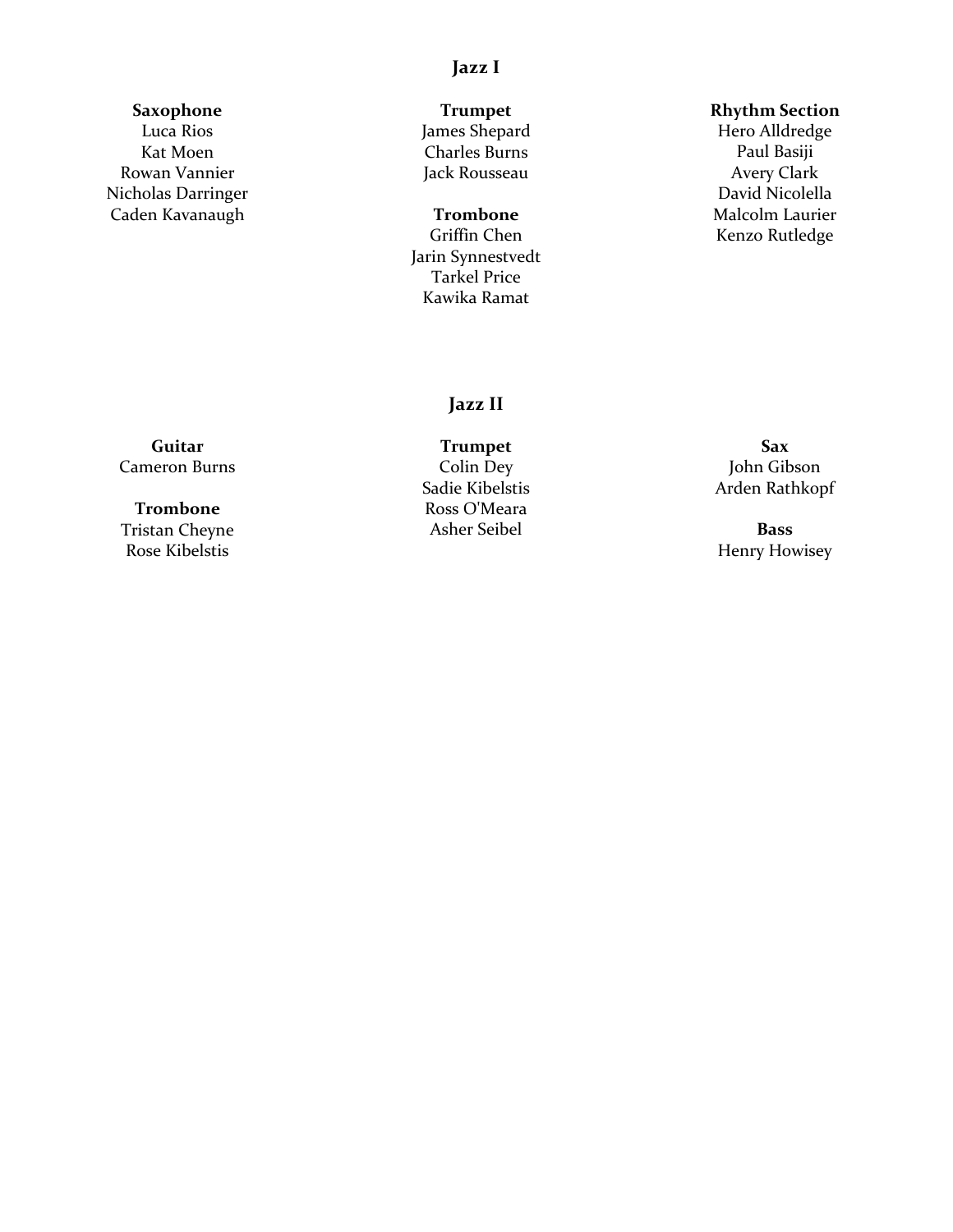#### **BALLARD HIGH SCHOOL ADMINISTRATION**

Keven Wynkoop, Principal Elizabeth Guillory, Assistant Principal Laura Roesener, Assistant Principal Joseph Williams, Assistant Principal

#### **SPECIAL THANKS TO . . .**

#### **Ballard Performing Arts Directors**

Courtney H. Rowley– Choirs Elizabeth A. Fortune – Orchestras Jay R. Gillespie – Bands Shawn M. Riley – Theatre

#### **BPA Coaches and Instructors**

Trevor Parrish —Jazz 1 and 2 Co-instructor Gary Hammon—Jazz Coach Denali Williams—Drumline Coach Serena Chin—Choir Accompanist

#### **Ballard Performing Arts Booster Club Leadership and Communications Team**

Jeannette Chen Rachel Hart Rios Shelley Rousseau Carol Cheyne Jill Hansen Jennifer Achberger Amanda Workman Roxanne Kenison Eric Souza Debbie Anderson Griffin Chen

#### **Video Production**

The Collage Concert was compiled and produced by Bryan Gaver, Inspired Light Films Orchestra videos were done by Brad Hawkins and Christopher Hanson. Choir videos were compiled and edited by Evan Norberg and Daniel Schreiner. Video editing assistance by Sandro Rios

#### **Ballard Performing Arts Sponsors**

*Encore Level* Cherry Creek Windows and Doors

> *Director's Level* Carter Subaru

*Supporting Level* CasCIOPPO Brothers Mark Ashum, Coldwell Banker Bain Real Estate Chris Gibbens, State Farm Insurance Tom Douglas Seattle Kitchen Reuben's Brews